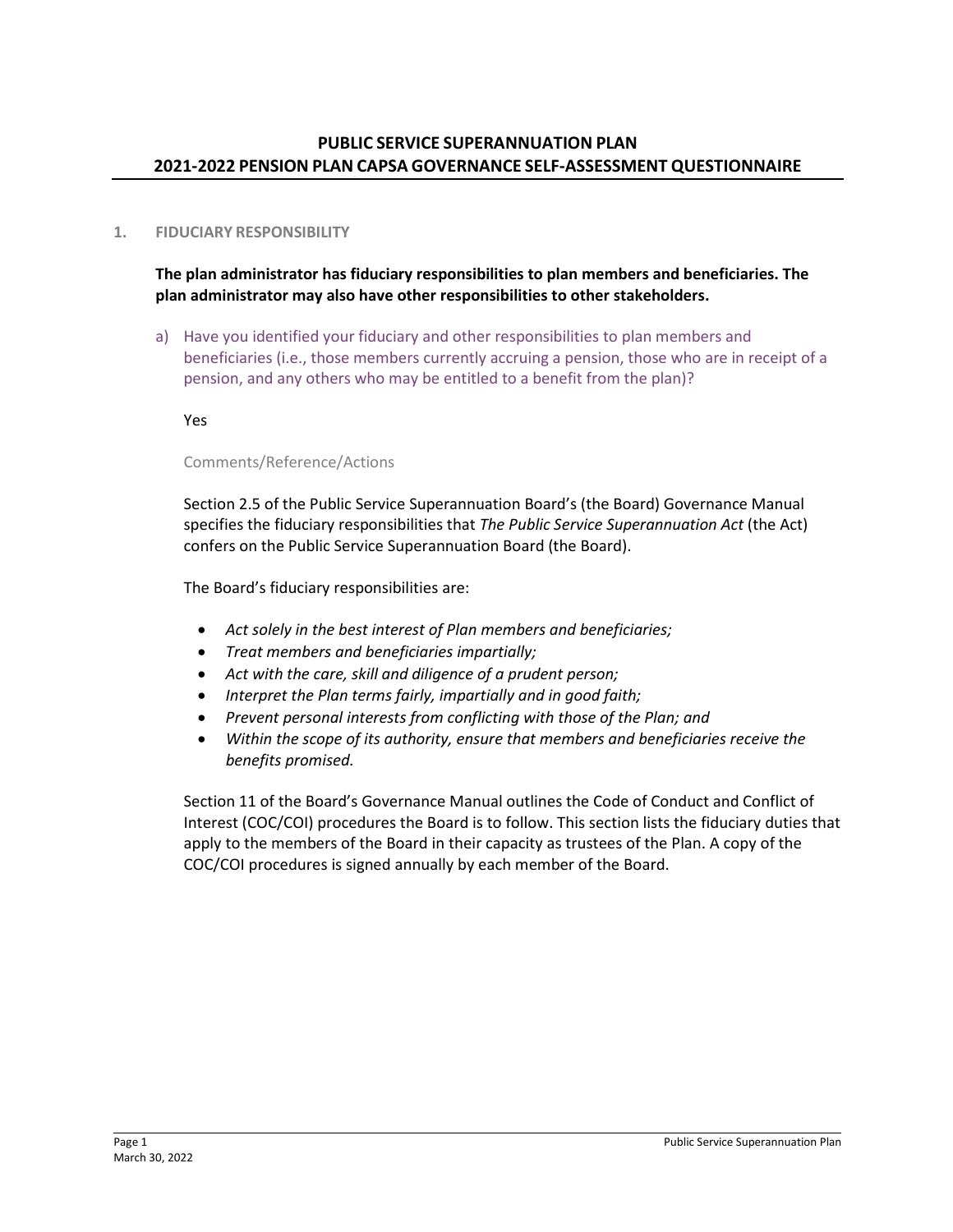b) Have you identified any responsibilities to other stakeholders?

Yes

Comments/Reference/Actions

Section 2.5 includes the Board's responsibilities to other stakeholders.

*"In addition to its primary fiduciary responsibilities, the Board also bears responsibilities to the following:*

- *The Minister of Finance;*
- *Participating employers;*
- *Labour unions representing members of the Plan;*
- *Organizations and individuals employed by the Board to provide services to the Board; and*
- *The Legislative Assembly of Saskatchewan."*
- c) Do any delegates have fiduciary duties? If yes, has the fiduciary role been clearly identified and communicated to the delegates?

Yes

### Comments/Reference/Actions

Section 1.1 of the Board's Governance Manual outlines the duties and responsibilities of the Board. Section 1.1 also indicates that the Plan administrator has fiduciary responsibilities to Plan members and beneficiaries, and that the Plan administrator may also have other responsibilities to other stakeholders.

d) Is there a clear delineation between the plan administrator and other roles?

### Yes

Comments/Reference/Actions

Section 10 of the Board's Governance Manual documents the roles and responsibilities of the Plan administrator and other service providers including legal, actuary, auditor, and employers.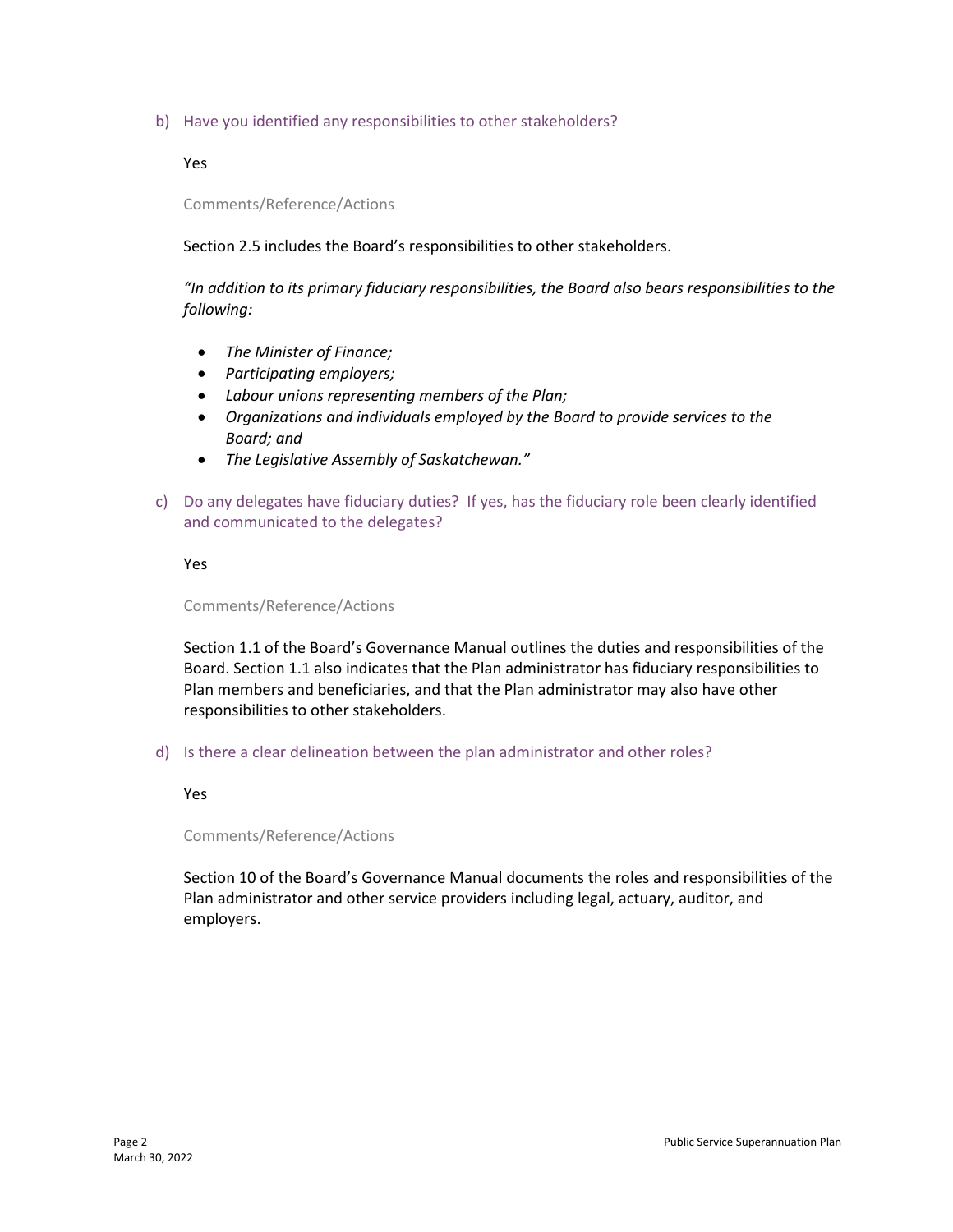#### **2. GOVERNANCE FRAMEWORK**

## **The plan administrator should establish and document a governance framework for the administration of the plan.**

Have you established and documented a governance framework for the administration of the pension plan?

Yes

Comments/Reference/Actions

The Board has a mission statement and goals and objectives (section 3 of the Governance Manual). The Board also has a delegation matrix (section 10 of the Governance Manual).

On June 24, 2021, the Board reviewed the Operational Goals and Objectives Review for 2020-2021 and approved the Goals and Objectives Plan for 2021-2022.

#### **3. ROLES AND RESPONSIBILITIES**

**The plan administrator should clearly describe and document the roles, responsibilities and accountabilities of all participants in the pension plan governance process.** 

a) Have you identified your roles and responsibilities, including any necessary delegation, for the effective governance of the pension plan?

Yes

#### Comments/Reference/Actions

Section 9 of the Governance Manual identifies the roles and responsibilities of the Board. The Board's primary responsibility is the effective and timely operation and management of the Plan, and it assumes its obligations by outlining its duties in the following areas:

- Administration;
- Communication;
- Funding;
- Compliance;
- Governance;
- Goals and Objectives;
- Board Effectiveness;
- Risk Assessment;
- Integrity; and
- Orientation and Ongoing Education.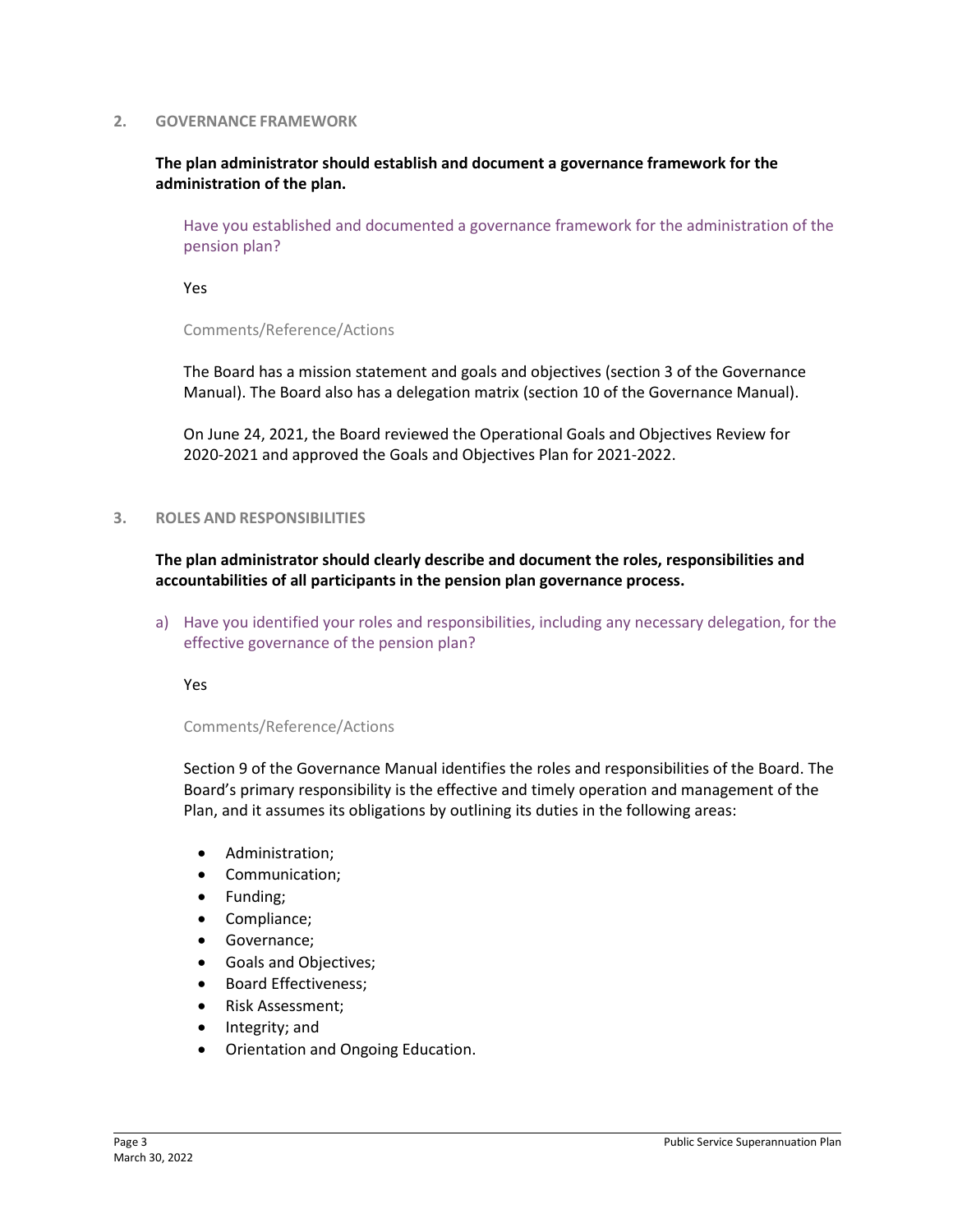Section 10 of the Governance Manual identifies the delegation of the Board's roles and responsibilities as identified above.

The Board's Governance Manual was reviewed and amendments were approved on December 1, 2021. The Governance Manual is made available on the Plan's website.

b) Have you clearly documented expectations for yourself and each of your delegates?

Yes

Comments/Reference/Actions

Section 9 of the Governance Manual identifies the roles and responsibilities of the Board.

The Periodic Checklist, which is received by the Board for mid-year and year-end, provides a list of the contracts, and when each of them is next due to be reviewed.

c) Do you appropriately document decisions related to the pension plan?

Yes

Comments/Reference/Actions

Section 8 of the Governance Manual outlines the conduct of meetings of the Board. Section 8.7 indicates that the Public Employees Benefits Agency (PEBA) shall record written minutes of each Board meeting.

**4. PERFORMANCE MONITORING**

**The plan administrator should establish and document performance measures to monitor the performance of participants in the governance and administration of the plan.**

a) Have you established and documented clear measures for assessing the performance of all participants in the governance process?

Yes

### Comments/Reference/Actions

Section 10 of the Board's Governance Manual documents responsibilities, accountabilities, performance measures, and reporting requirements for the administrator and participants in the governance process.

The Board has approved the service standards in place for the Plan's administrator, PEBA.

An evaluation process has been established for the Board's actuary.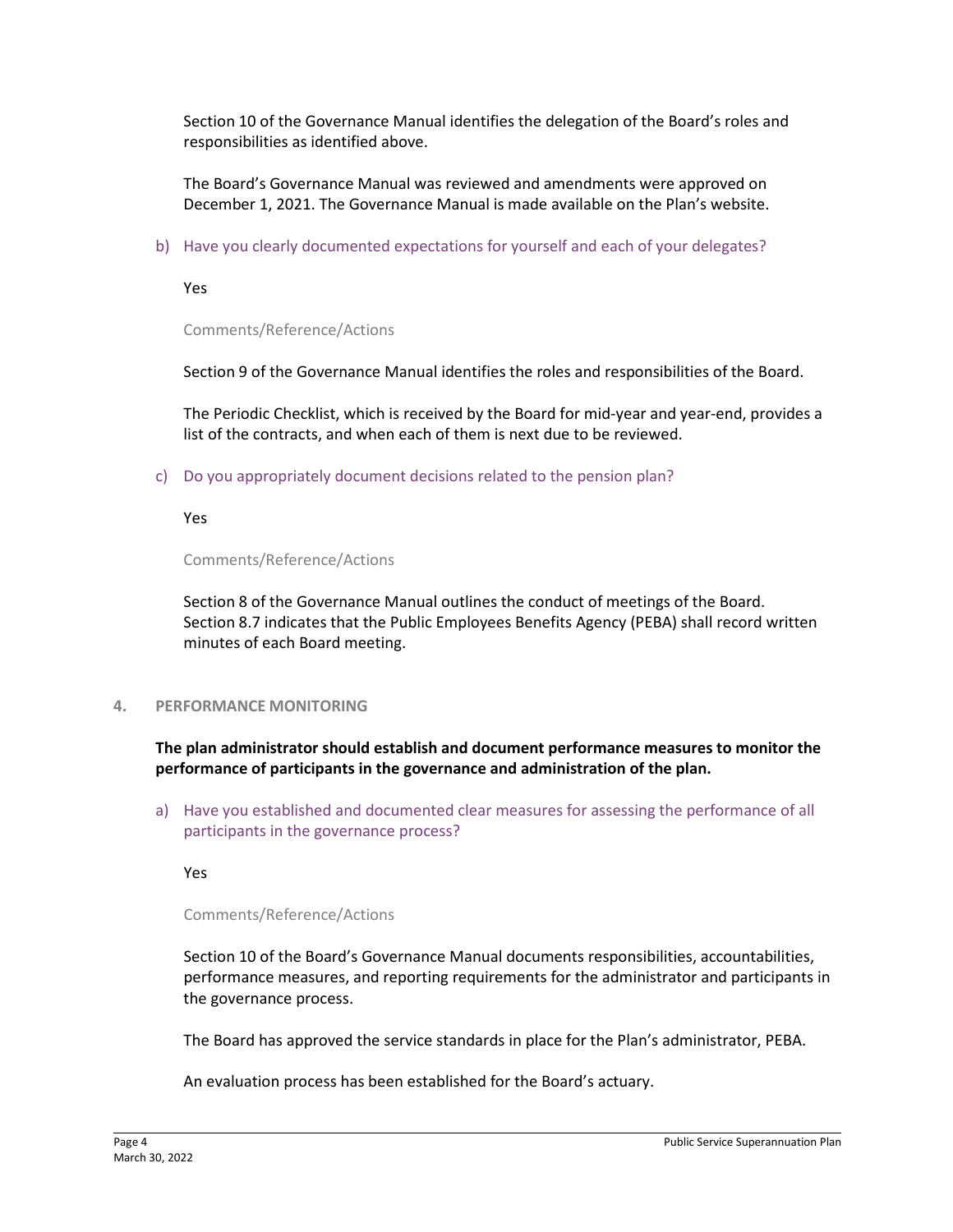The contracts between the Board and its suppliers of services are to be reviewed to ensure all expectations are specifically included in the contracts.

b) Do you have a regular performance monitoring, review and remedial process for all participants in the governance process?

Yes

Comments/Reference/Actions

The Board's administrator, PEBA, is the service provider that has decision-making authority within the scope of the Board's policies, contracts and legislation which retain the service providers.

PEBA's quarterly reports to the Board report on PEBA's performance with regard to its administrative responsibilities for the Plan. The report the Board receives consists of PEBA self-reporting on its performance, which the Board has determined is appropriate for the Board's governance process.

The evaluation of the actuary occurred at the Board's December 1, 2021 meeting.

## **5. KNOWLEDGE AND SKILLS**

**The plan administrator, directly or with delegates, has the duty to apply the knowledge and skills needed to meet the plan administrator's responsibilities.**

a) Have you established an ongoing process to identify and fill any gaps in the knowledge and skills needed for the effective governance and administration of the pension plan?

Yes

Comments/Reference/Actions

Sections 9.3-9.5 of the Board's Governance Manual, sets out the Board responsibilities, Board Member Attributes, and Chair's responsibilities and duties. This section is reviewed annually as part of the annual Governance Manual review process.

PEBA has an education policy for management and staff.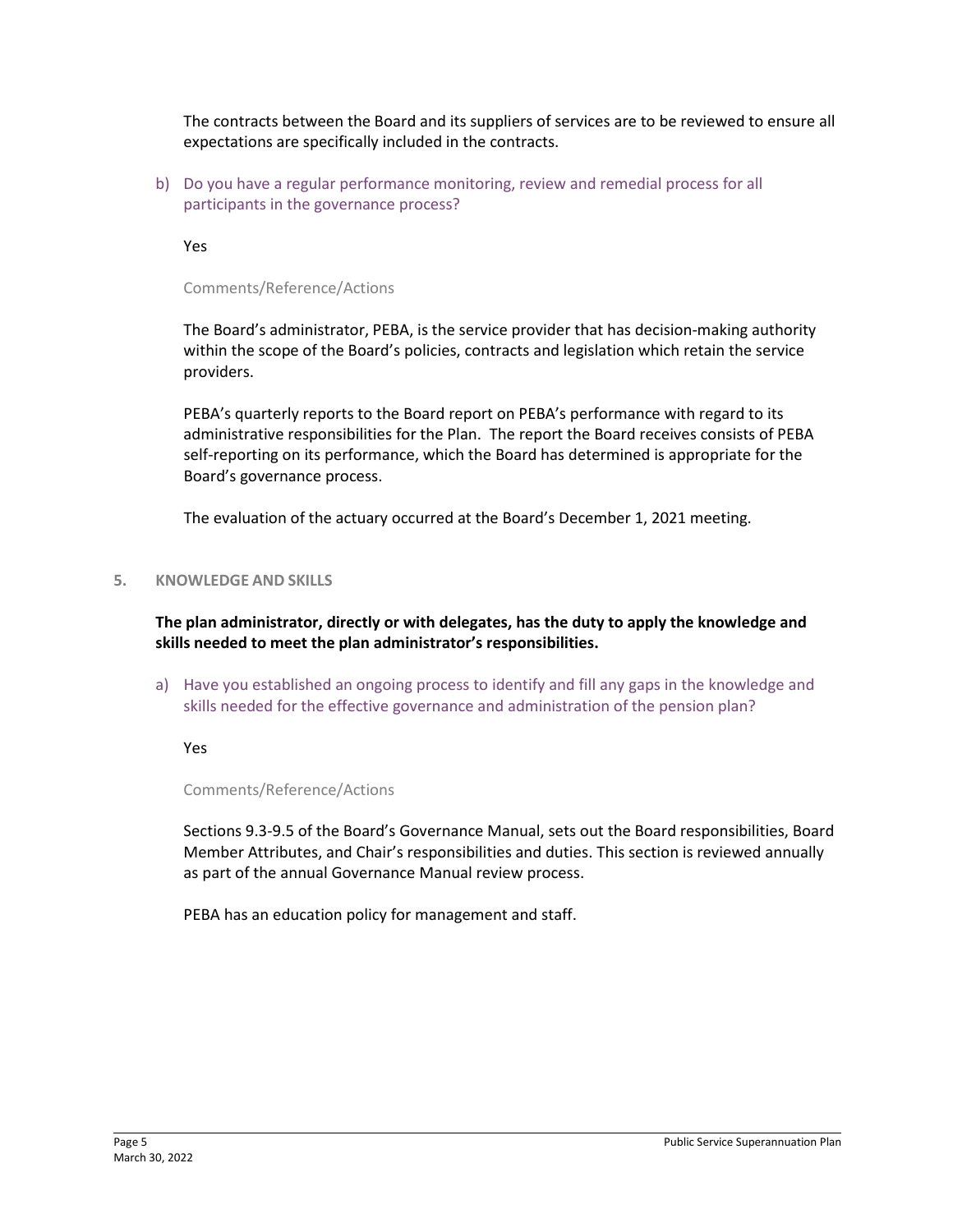b) Do you, together with all delegates, have the necessary qualifications, resources and experience?

Yes

Comments/Reference/Actions

The Board has set out an education program for Board members. It is contained in section 7 of the Board's Governance Manual and is reviewed on an annual basis as part of the Governance Manual review.

PEBA has an education plan for management and staff.

### **6. GOVERNANCE INFORMATION**

**The plan administrator should establish and document a process to obtain and provide to governance participants appropriate information to meet fiduciary and other responsibilities.**

Have you established and documented a process to obtain and provide to governance participants appropriate information to carry out your fiduciary and other responsibilities?

Yes

Comments/Reference/Actions

The quarterly PEBA Administration Report gives an account of PEBA's performance in regard to service standards, as well as its administration responsibilities for the Plan.

The Board's Governance Manual includes the rules and procedures for receiving, reviewing and acting on information and reports, and specifies the reports to be provided by the Board's administrator. Section 5 of the Board's Governance Manual reflects the rules and procedures for the provision of information to the Board.

### **7. RISK MANAGEMENT**

**The plan administrator should establish and document a framework and ongoing processes appropriate to the pension plan, to identify and manage the plan's risks.**

a) Have you identified, assessed and prioritized the pension plan's risks?

Yes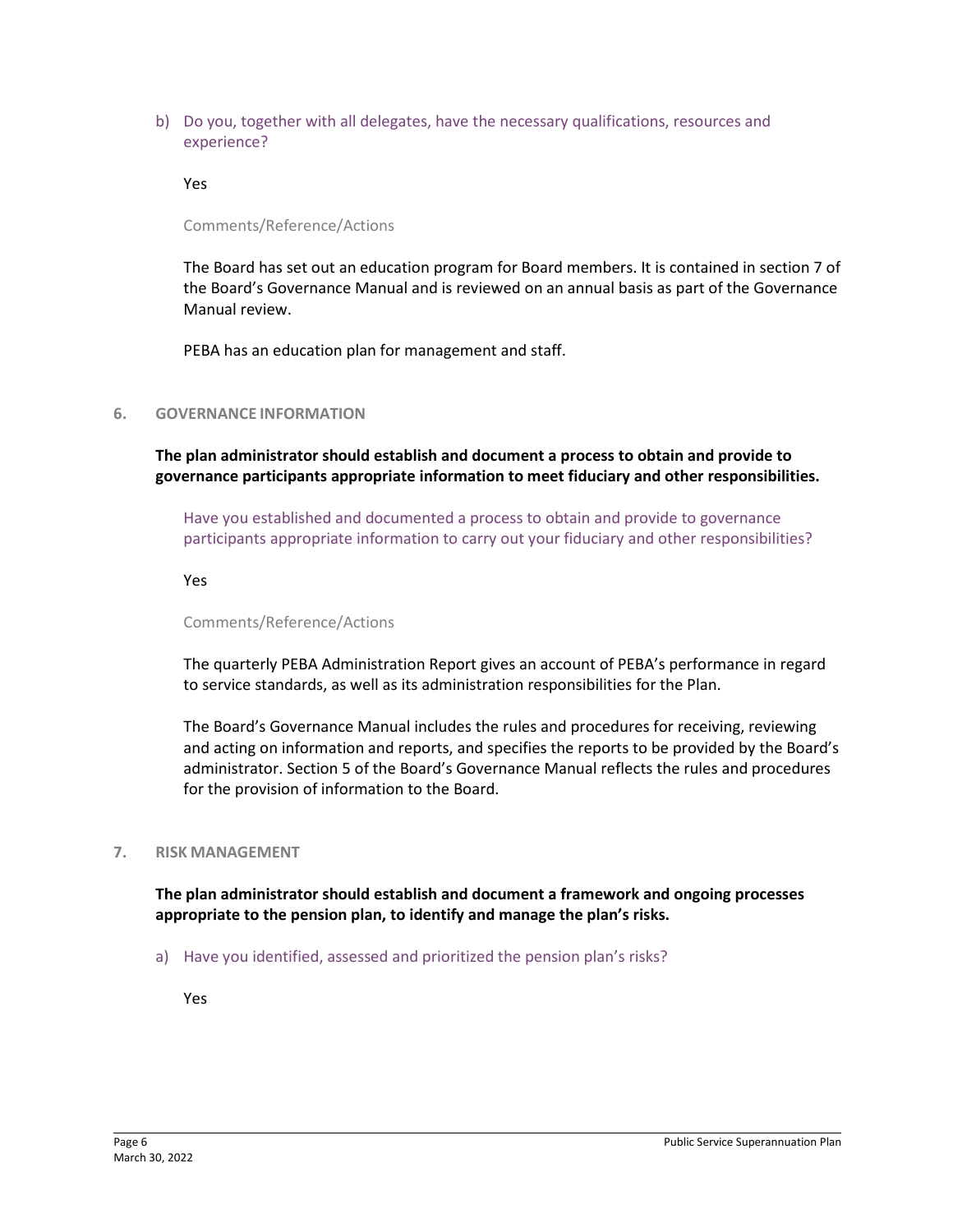### Comments/Reference/Actions

The Board received the 2020-2021 Risk Management Review and approved the Risk Management Plan for 2021-2022 at its meeting of June 24, 2021. The Risk Management Plan includes the Board's risk management philosophy, and it articulates the key broad-based risks that the Plan faces.

b) Do you have a continuous process to monitor and manage these risks?

Yes

Comments/Reference/Actions

See response to item 7(a).

## **8. OVERSIGHT AND COMPLIANCE**

**The plan administrator should establish and document appropriate processes to ensure compliance with the legislative requirements and pension plan documents.**

a) Have you identified the legislative requirements, plan documents and any regulatory or plan-specific policies that apply to the pension plan?

Yes

Comments/Reference/Actions

The Periodic Checklist, which is received by the Board mid-year and at year-end, identifies the legislative requirements that apply to the Plan, when related activities occur, and where they are documented.

b) Do you have a documented process to ensure you comply with legislative requirements and pension plan documents and policies? If yes, does this process include a regular review to monitor changes and support future compliance.

Yes

### Comments/Reference/Actions

The Periodic Checklist, which is received by the Board mid-year and at year-end, is the mechanism used to ensure Plan compliance.

The Periodic Checklist for the year ending March 31, 2021, and for the six-month period ending September 30, 2021 were reviewed by the Board in 2021-2022.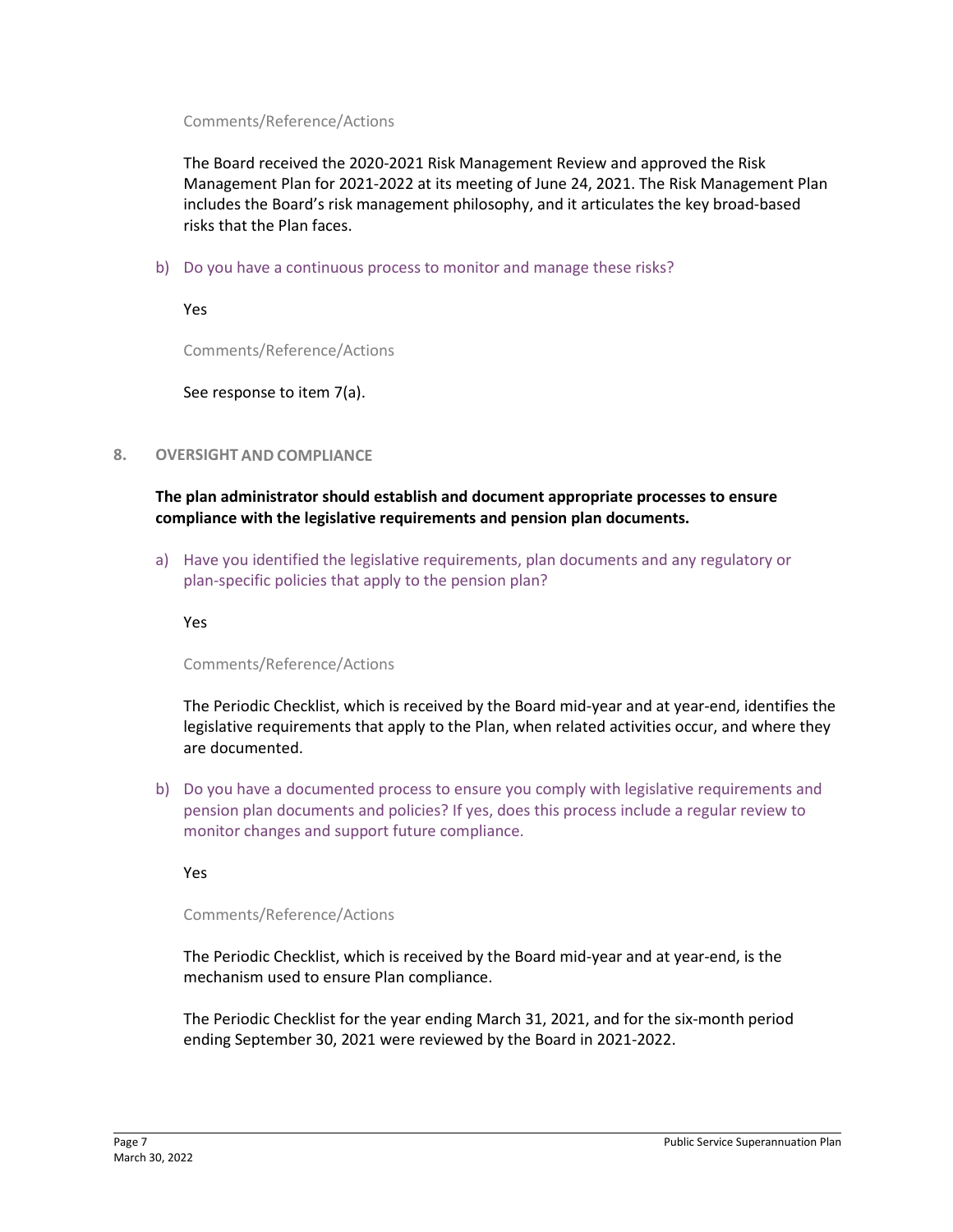#### **9. TRANSPARENCY AND ACCOUNTABILITY**

**The plan administrator should establish and document a communication process with the aim to be transparent and accountable to plan members, beneficiaries and other stakeholders.**

Have you established and documented a communication process that:

a) Provides plan members, beneficiaries and other stakeholders with access to information about the pension plan as required by applicable legislation, as well as any other information that you have identified as appropriate?

Yes

Comments/Reference/Actions

The Plan's website and the Board's Annual Report contain information about the pension plan as required by applicable legislation, and as specified by the Board.

b) Informs plan members and beneficiaries about the process for asking questions and raising complaints?

Yes

Comments/Reference/Actions

The Plan website contains contact information that provides the mailing address, e-mail address, contact telephone number, and fax number for the Plan.

The Plan has a Complaint Process, section 13 of its Governance Manual, which is posted on the Plan website.

c) Communicates how important decisions are made?

Yes

Comments/Reference/Actions

The Governance Manual which outlines the Board's decision-making policies, is available on the Plan's website.

d) Informs members about the risks, benefits, options and responsibilities of membership in the pension plan?

Yes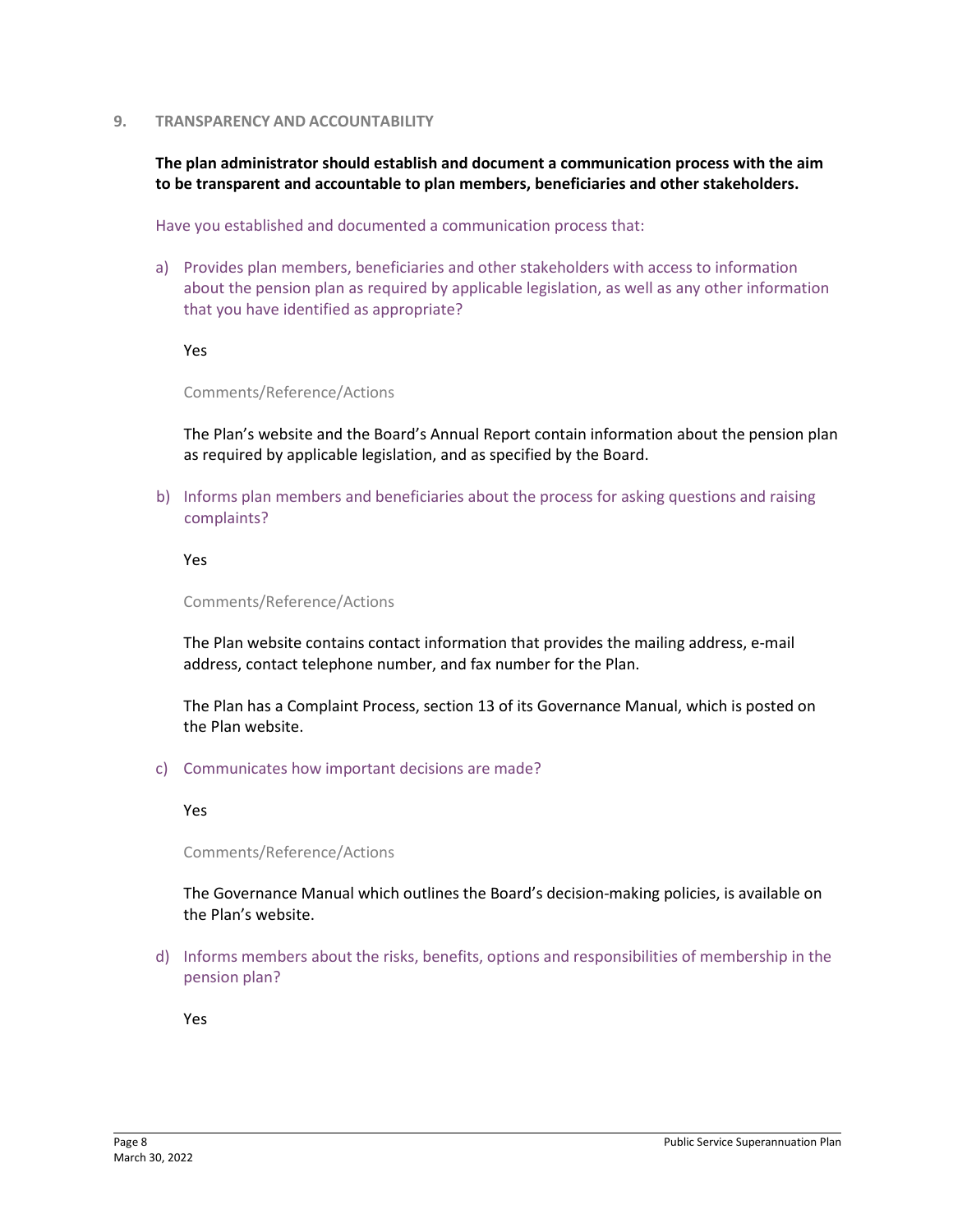#### Comments/Reference/Actions

The Plan website contains information for Plan members, including a member booklet and detailed information sheets on specific relevant topics for Plan members.

#### **10. CODE OF CONDUCT AND CONFLICT OF INTEREST**

**The plan administrator should establish and document a code of conduct, incorporating a policy to manage conflicts of interest.**

a) Do you have a code of conduct that sets out the expected behaviours for you and your plan administrator and delegates?

Yes

#### Comments/Reference/Actions

Section 11 of the Board's Governance Manual outlines the COC/COI procedures the Board follows. The COC/COI procedures are reviewed and signed annually by the Board, were last reviewed at the meeting on December 1, 2021, and have been signed by all Board members.

PEBA employees abide by the Government of Saskatchewan's Conflict of Interest Policy.

All service providers of the Board and PEBA are contacted biennially and asked to verify that they abide by a COC/COI policy either through internal policy or through professional standing. The survey took place in summer 2021 and all service providers responded affirmatively.

b) Does your code of conduct incorporate a conflict of interest policy that identifies and addresses potential conflicts of interest that may arise in particular circumstances of your pension plan, whether actual or perceived?

Yes

Comments/Reference/Actions

### See response to item 10(a).

c) Do your delegates have a code of conduct that incorporates a conflict of interest policy? Do you have processes in place to receive appropriate disclosure of conflicts and any breaches of the code of conduct? Yes

Comments/Reference/Actions

### See response to item 10(a).